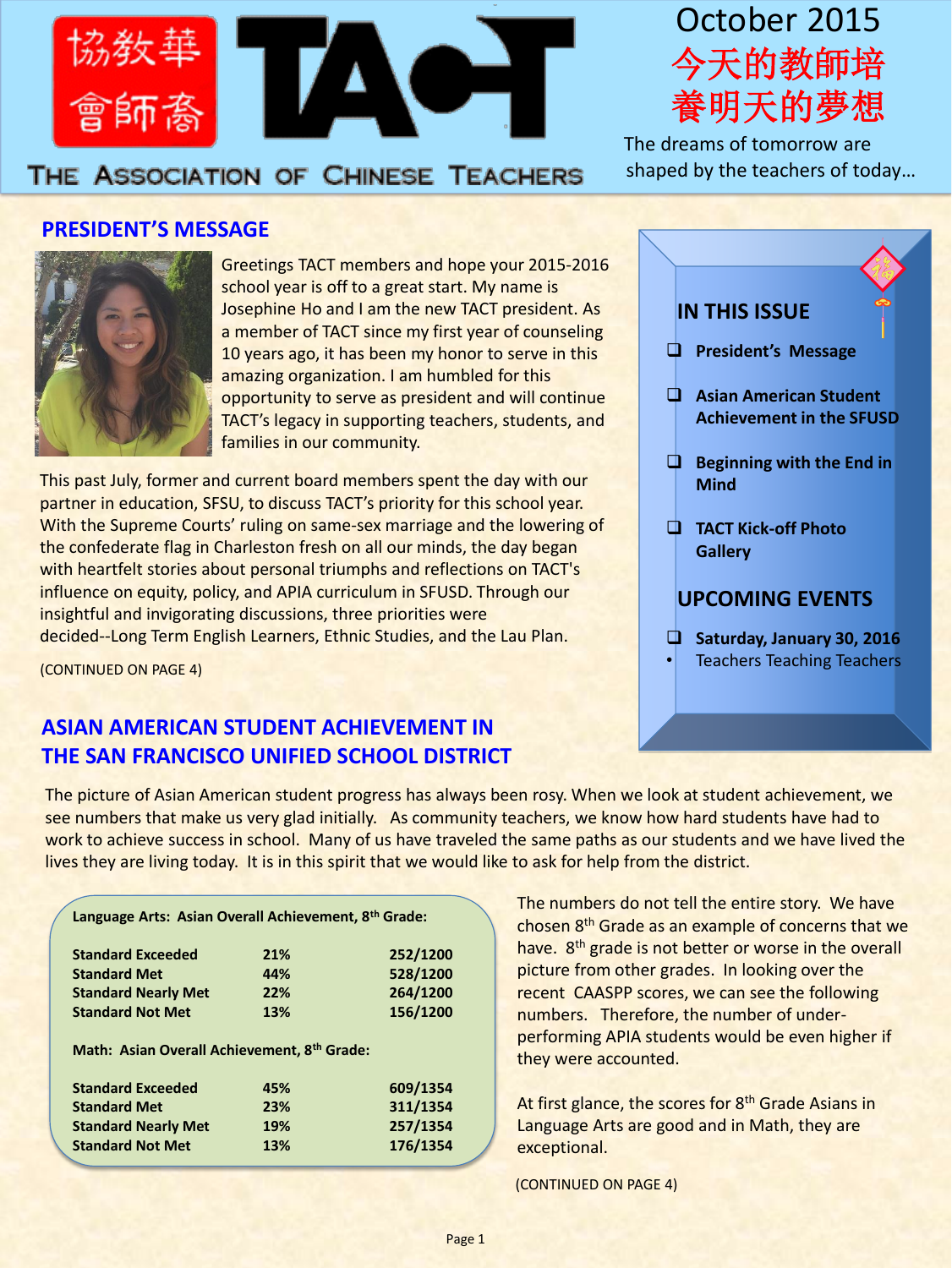# **BEGINNING WITH THE END IN MIND**

Before moving on to the new school year, let's take a moment to honor TACT's 2014-2015 scholarship winners. In addition to being outstanding scholars, a commitment to community service and extra-curricular activities were taken into account. Seven of our finalists also received "I Am the Future Mayor's Scholarship Awards" from Mayor Ed Lee.

> L-R: Superintendent Carranza, Jenny Junying Xie, Mayor Ed Lee, Serena Chan



| Scholarship Title                           | <b>Name</b>           | <b>High School</b>             | University                                     | Major/Career Choices                     |
|---------------------------------------------|-----------------------|--------------------------------|------------------------------------------------|------------------------------------------|
| Choi-Louie Family<br>Scholarship)           | Haolin Fang           | Lowell HS                      | <b>UCLA</b>                                    | Design Media Art                         |
| George Lai Honorary<br>Scholarship          | **Jason Wai Lok Ching | Lincoln HS                     | <b>UCLA</b>                                    | Nursing                                  |
| L.K. Chin Family<br>Memorial Scholarship    | Krista Cheng          | Lowell HS                      | <b>UCDavis</b>                                 | Psychology                               |
| <b>TACT</b> Scholarship                     | Meiqi Tan             | Lincoln HS                     | <b>UC</b> Davis                                | Social<br>Worker/Marketing/Couns<br>elor |
| Yee Family Memorial<br>Scholarship          | Ada Huang             | Galileo HS                     | <b>UC</b> Riverside                            | ES Teacher/Education                     |
| telCade Scholarship                         | Lily Jia Hui Li       | Galileo HS                     | <b>UCSC</b>                                    | <b>Business Economic</b><br>Management   |
| Dr. Roger Tom Memorial<br>Scholarship       | Zixin Zeng            | Mission HS                     |                                                | Teacher/Social Worker                    |
| <b>Friends of TACT</b>                      | Valerie Wong          | Thurgood Marshall HS           | <b>UC</b> Irvine                               | Master's Degree                          |
| <b>Robert Louie Memorial</b><br>Scholarship | Emily Guo             | Mission HS                     | <b>UCLA</b>                                    | Journalist                               |
| Nora Lee Memorial<br>Scholarship            | Corinne Tam           | Lincoln HS                     | Wheaton                                        | Education/Psychology                     |
| Wilmer Fong Honorary<br>Scholarship         | Jenny Jianying Xie    | Lowell HS                      | Rochester Institute of<br>Technology           | Biology/Education                        |
| Helen S. Chin Memorial<br>Scholarship       | Sabrina Wu            | Academy of Arts and<br>Science | The New School for<br>Liberal Arts in New York | Doctor/ESL Teacher                       |
| telCade Scholarship #2                      | Justin Chau           | Balboa                         | <b>UC</b> Davis                                | Teacher/Journalist                       |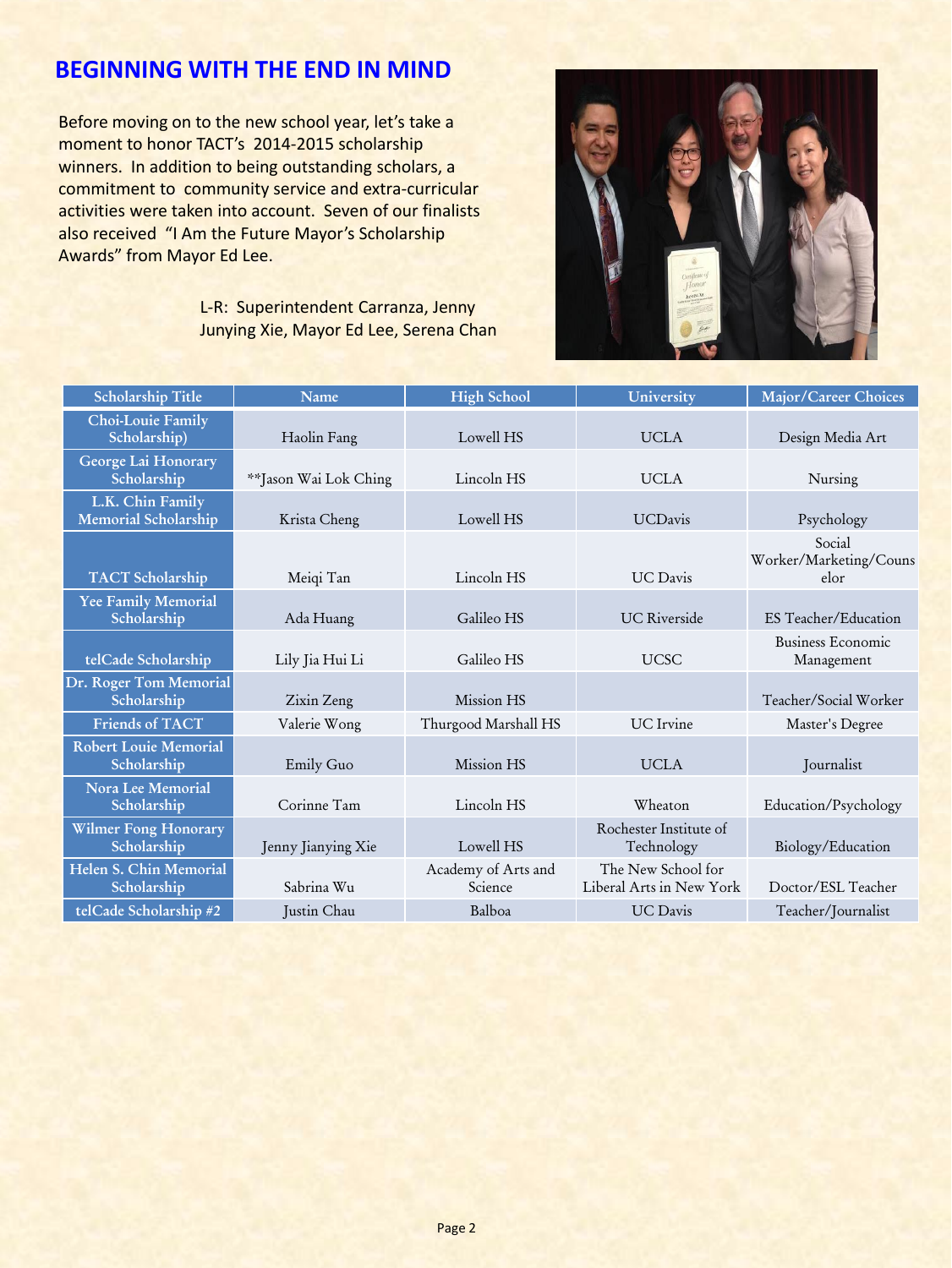### **PHOTO GALLERY FROM THE TACT KICK-OFF – SUNSET ELEMENTARY SCHOOL**







Abram Jimenez, Chief of Schools



Jennie Horn (Administrator Union Rep), Candace Lee (retired director of Noriega CDC), and Ivy Ng



David Wong (Assistant Superintendent), Mimi Kasner (AAAA President; Principal, Francis Scott Key ES), and Sophie Lee (Principal, Sunset ES)



Myong Leigh, Deputy Superintendent, Policy & Operations, administrators, current and retired, teachers, and SFUSD staff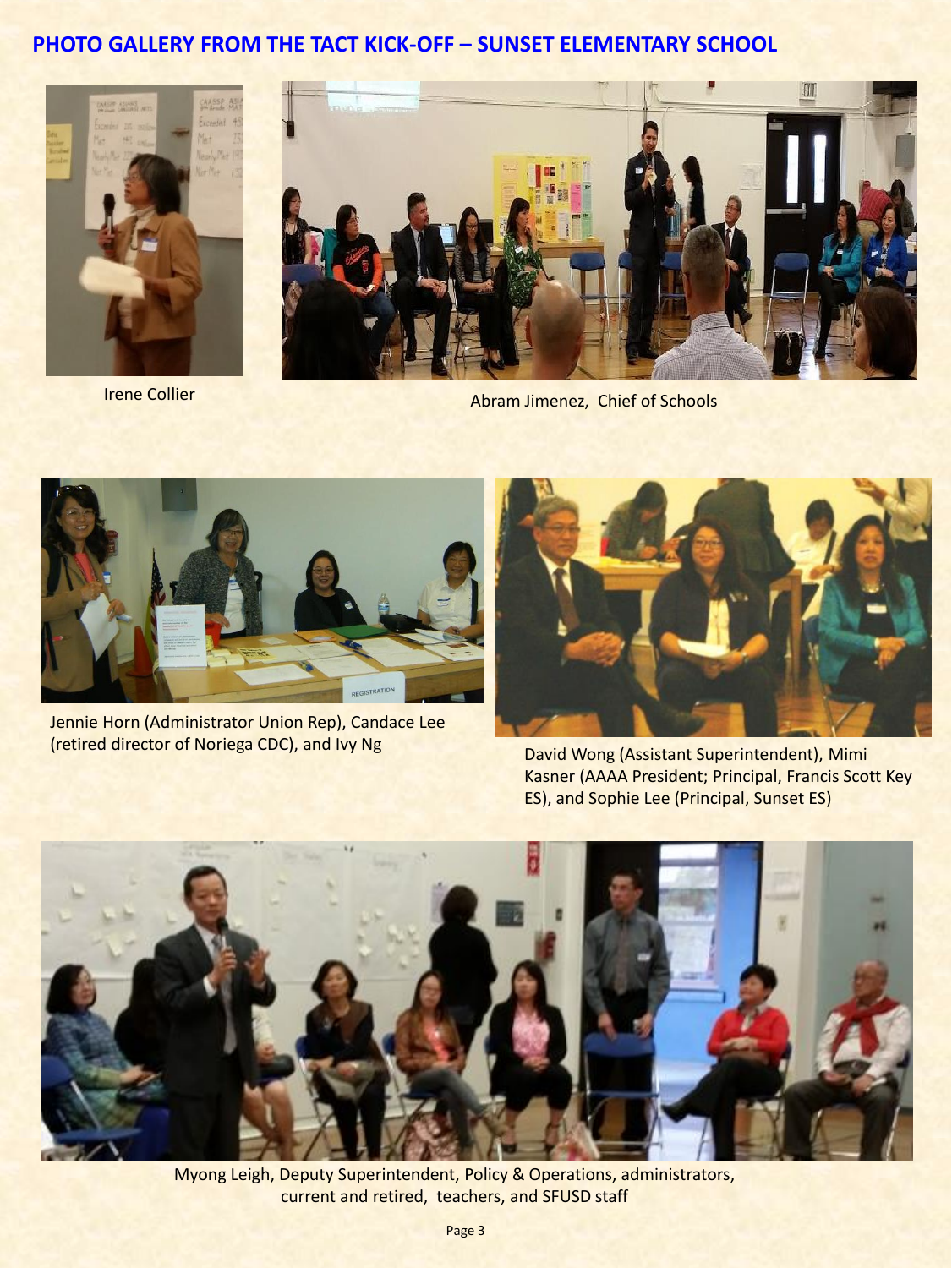# **PHOTO GALLERY FROM THE TACT KICK-OFF – SUNSET ELEMENTARY SCHOOL**



Guadalupe Guerrero, Deputy Superintendent, Instruction, Innovation & Social Justice, administrators, current and retired, teachers, counselors, and SFUSD staff



Recommended APIA Literature and Curriculum

# **2015-2016 TACT Executive Board**

#### **President**

Josephine Ho Lowell HS

**Moderator** Lauren Marshman Galileo HS

### **Vice-Moderators**

 Mary Li Visitacion Valley ES

Christina Jung USF

**Secretary** Cynthia Cen Francisco MS

### **Treasurer** Anita Wu

Lakeshore ES

**Newsletter Editor** Stacy Joe Tenderloin ES

**Newletter Contributor Irene Collier** 

> **Contact us: [www.tactsf.org](http://www.tactsf.org/)**



The Kick-Off was well attended by administrators, current and retired, teachers, counselors, and SFUSD staff